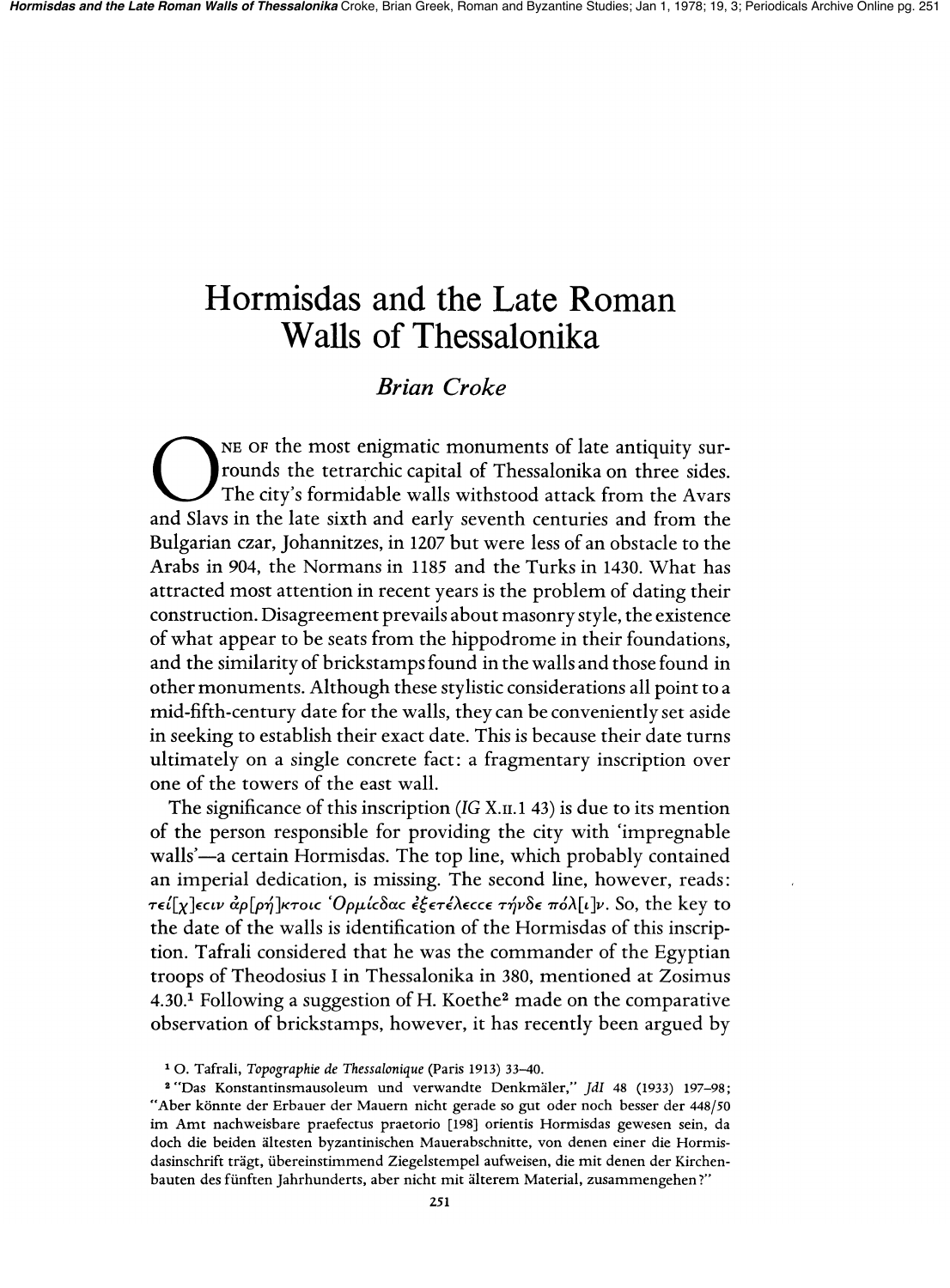## 252 HORMISDAS AND LATE ROMAN WALLS OF THESSALONIKA

Michael Vickers that this Hormisdas is the same person as the known Praetorian Prefect of the East in 449 and 450.3 This identification has now been accepted.4 Vickers suggests that Hormisdas will have erected the walls as Praetorian Prefect of Illyricum, resident in Thessalonika, before his tenure of the Eastern prefecture.<sup>5</sup> His argument is based primarily on assuming that a law addressed to Hormisdas which does not specify his exact prefecture *(Cod.Just. 1.1.3, επάργω πραιτωρίων)* and which is dated 16 February 448 was addressed to Hormisdas as Praetorian Prefect of Illyricum.6

There are several strong reasons why this cannot be so. In the first instance, the law is written in Greek. As a matter of fact, it is the very first extant law in Greek. Latin remained the language of law until the time of Justinian,<sup>7</sup> except that in about 440 Greek began to replace Latin in the office of the Eastern prefecture only.<sup>8</sup> Consequently, the date of *CodJust.* 1.1.3 (448) suggests that, as the first extant law in Greek, it was addressed to the Prefect of the East, especially since in

a "The Date of the Walls of Thessalonika," *Istanbul Arkeoloji Milzelerei Yilligi* [hereafter *IAMY]* 15/16 (1969) 313-18; "Epilegomena to IG X, II, I," *]HS* 93 (1973) 242-43; "Further Observations on the Chronology of the Walls of Thessaloniki," *Makedonika* 12 (1972) 228-33; "The Late Roman Walls of Thessalonika," *Roman Frontier Studies* 1969 (Cardiff 1974) 249-55.

4 Most recently by J. A. S. Evans, "The Walls of Thessalonika," *Byzantion* 47 (1977) 361-62. Evans demonstrates the continued existence of the hippodrome for chariot racing after the 44Os. He could also have suggested that the riots of Blues and Greens in the city in the reign of Phocas *(Mirac.Dem.* 1.10 [PG 116, 1262]) probably occurred in the hippodrome as well rather than in the stadium (as suggested by M. Vickers, "The Hippodrome at Thessaloniki," *]RS* 62 [1972] 30). Since the hippodrome continued to function after the 44Os, closer attention must be paid to the long straight marble blocks underlying the walls on both the west and the east side. If they are seats from the hippodrome, perhaps they were discarded and new seats constructed at some stage. Maybe seats are included among the 'inter cetera' of the remodelling of Cataphronius (IG X.II.l 41, with Vickers, *loe.cit.*  30-31). The possibility must also be considered that they are not seats from the hippodrome at all.

<sup>5</sup> Vickers originally argued *(IAMY [supra n.3]* 316) that Hormisdas built the walls of Thessalonika as Praetorian Prefect of the East because "he would have had jurisdiction over Thessalonika"; later, when corrected by G. Gounaris ("Παρατήρεις τινές έπι της *XpovoAoylac TWV T€LXWV rijc 8€ccaAovlKT/C," Makedonika* 11 [1971] 319), he altered this view, conjecturing Hormisdas' previous tenure of the lllyrian prefecture.

<sup>S</sup>*art.* cit. *(supra* n.3) *Makedonika* 229, " ... which leaves open the possibility that he was PPo lllyrici at the time." Repeated at *]HS* 93 p.243 and *Roman Frontier Studies* 1969 p.253; stated as proven fact in "Sirmium or Thessaloniki? A Critical Examination of the St. Demetrius Legend," BZ 67 (1974) 338.

7 G. Dagron, "Aux origines de la civilisation byzantine: langue de culture et langue d'etat," *RHist* 241 (1969) 44.

8 Lydus, *Mag.* 2.12, with Dagron, *art.cit. (supra* n.7) 41-42.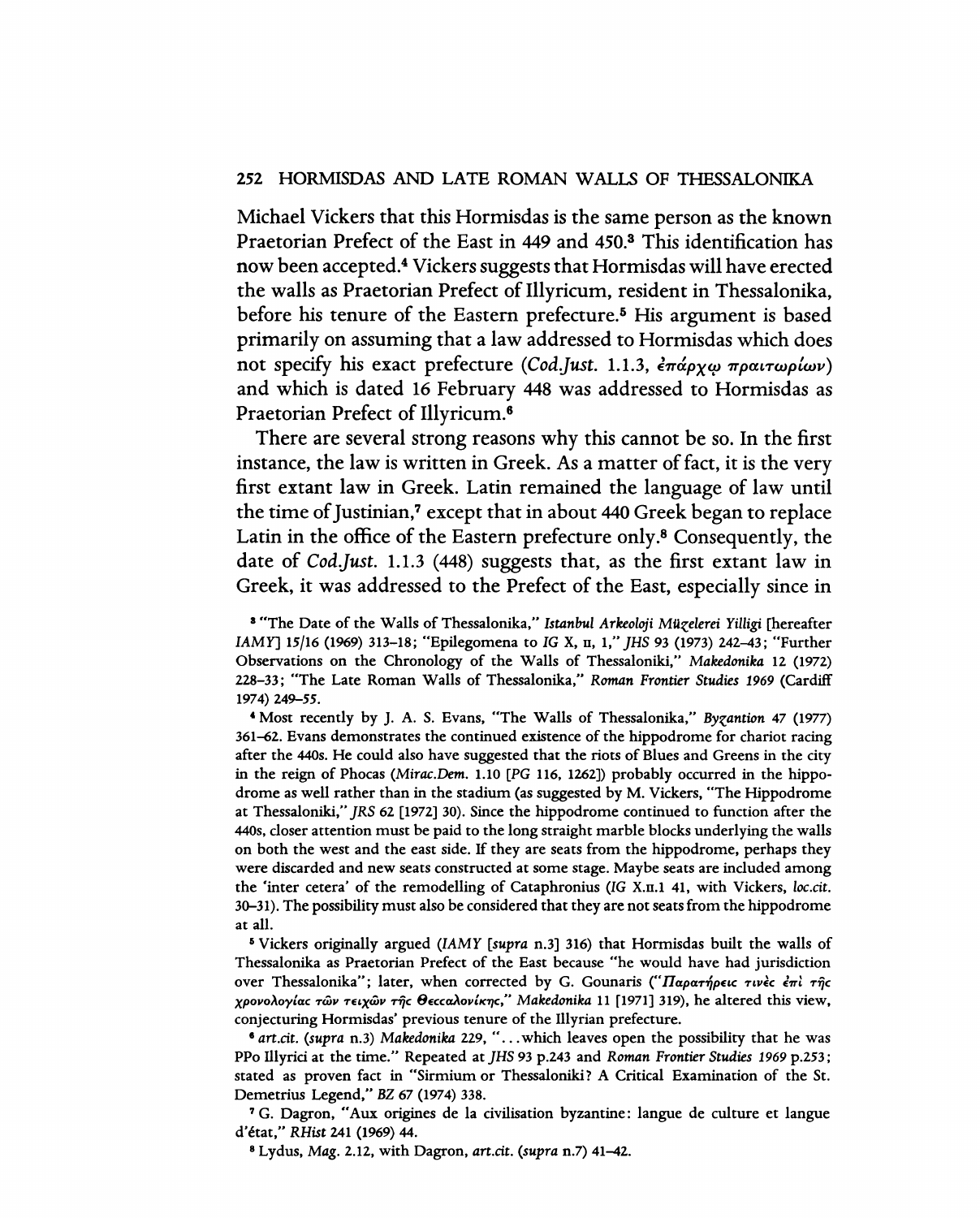predominantly Latin-speaking Illyricum laws continued to be issued in Latin. Moreover, the first law directed to an Illyrian Prefect in Greek was not issued until 539 *(Nov Just.* 162).

A second reason is that the failure to specify the prefecture of Hormisdas in *Cod.Just.* 1.1.3 does not necessarily mean that it has dropped out thereby leaving open the possibility that the law was addressed to 'Hormisdas Praetorian Prefect of Illyricum'. What should be noted is that *none* of the laws addressed to Hormisdas specifies his prefecture and that the failure to mention the precise prefecture in the laws of the *Codex justinianus* is normally an indication that the prefect addressed was actually Praetorian Prefect of the East. 9 The plain fact is that in the *Code* no Prefect of the East is styled anything other than simply 'pp.'. On the other hand, laws addressed to prefects other than the Prefect of the East normally do specify the prefecture. Thus we find *'pp. per* Illyr.' *(Cod Just.* 1.2.8 [424], 2.4.43 [500],2.7.7 [439], 2.7.14 [469], 2.7.17 [474] etc.), *'pp. Gall.'* (3.13.5 [397]) and *'pp. Afr.'* (1.27.1 [534]). There can be no doubt that *Cod Just.* 11.22.1 addressed to *'Hormisdae pp.'* indicates that he was Praetorian Prefect of the East because it establishes the metropolitan status of Beirut; and we can be reasonably confident in assuming that the remaining laws were also directed to Hormisdas as Prefect of the East rather than of Illyricum.

Furthermore, it is highly unlikely that *CodJust.* 1.1.3 in particular was addressed to Hormisdas as Prefect of Illyricum; the law's content fits the context of the Eastern prefecture far better since it concerns the burning of Nestorian books. In 448 precisely the persecution and defence of Nestorius and Nestorian books was very much a live issue in the east. It would seem odd that in 448, when Eutyches was once again raising the question of Nestorius at the imperial court,<sup>10</sup> a law reiterating the ban on Nestorian books should be directed to the Prefect of Illyricum, where Nestorianism was scarcely a problem, $<sup>11</sup>$ </sup>

<sup>9</sup> The only exception to this rule is *Cod.Just.* 12.16.1 (415): *Urso pu. et Aureliano pp.Or. et Strategio pp. per Ill. Surely this is to be explained by the fact that since a single law is* addressed to three separate prefects some extra differentiation needed to be made. The laws to Hormisdas are *Cod.Just.* 1.1.3 (448), 5.17.8 (449), 5.14.8 (450), 6.52.1 (450), 11.22.1 (448-450).

<sup>10</sup> Evagr. HE 1.9 with J. B. Bury, *A History of the Later Roman Empire* I (London 1923) 355. The ban on Nestorian books was originally set in motion in a law directed to the Prefect of Constantinople, Leontius, on 3 August 435 *(Cod. Theod. 16.5.66).* 

<sup>11</sup> J. ZeilIer, *Les origines chretiennes dans les provinces danubiennes de l'empire romain* (Paris 1918) 356-57.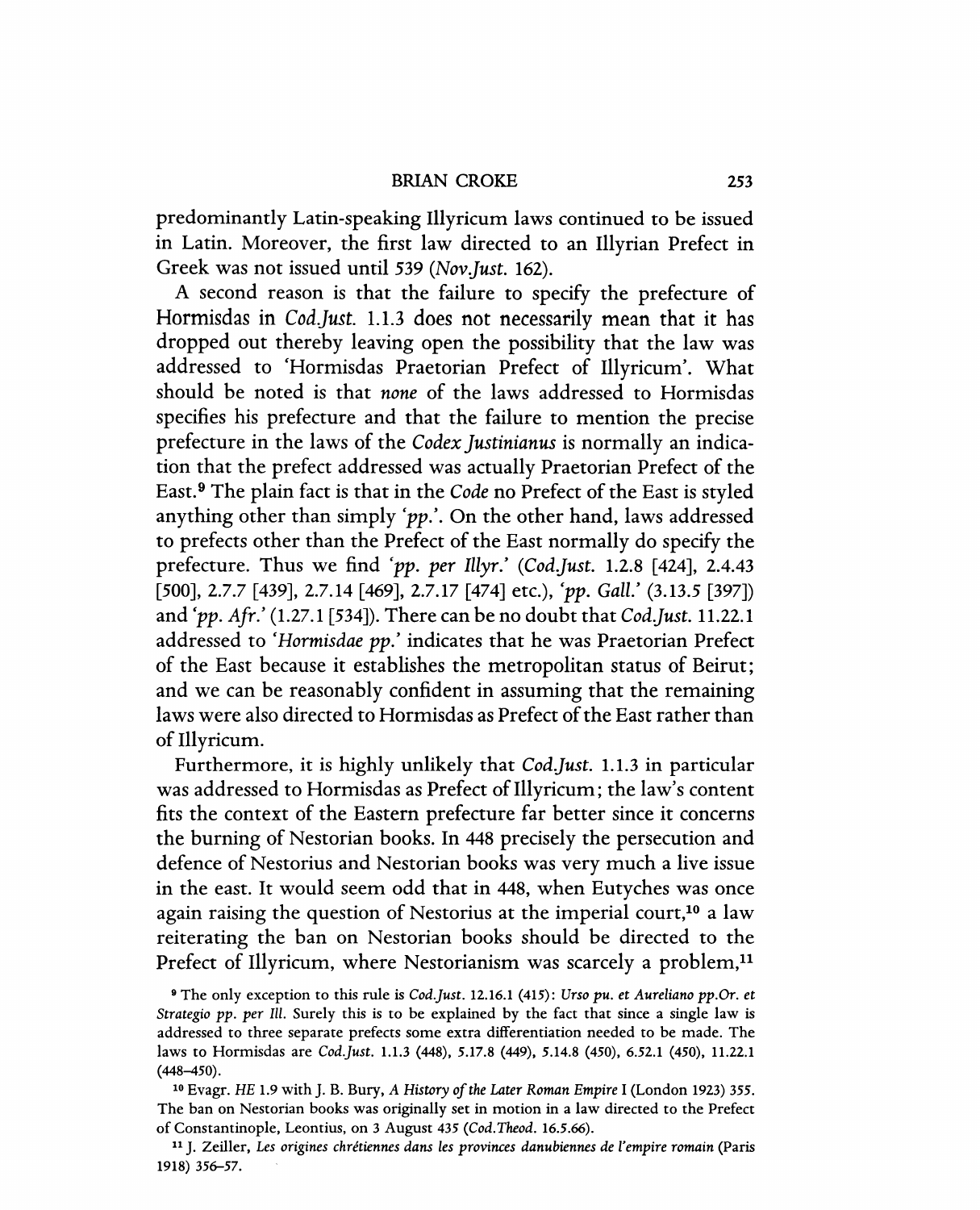rather than to the Prefect of the East, within whose jurisdiction the controversy over Nestorius was being so vehemently played out.

Vickers' insistence on the 448 date is dependent, besides his interpretation of *Cod.Just.* 1.1.3, on brickstamps from the walls themselves. Byzantine brickstamps, including those at Thessalonika, are still largely a mystery to us, although some sensible suggestions have been advanced.12 No one is certain about what they mean or how they are to be dated except where there is some indisputable indication stamped on them. Vickers suggests the interpretation proposed by V. and M. Soteriou, namely that the configuration ET A means ENT[IKTIONOC] A, that is 'in the first indiction'.<sup>13</sup> Since  $447/8$  was a first indiction, this accords nicely, according to Vickers, "with the only objective dating device of the period that we have, namely the Hormisdas inscription."14 This is a doubtful way to proceed. As explained above, the inscription (taken in conjunction with *Cod Just.*  1.1.3) hardly constitutes an 'objective dating device'. Furthermore, this explanation of ET A is fraught with difficulties since ENTIKTIONOC has itself to be inferred. In any case, if ENT A really does mean September 447-September 448, then what can ENT K and ENT T (found on some bricks) possibly mean in terms of indictions?

The implications of this interpretation are obvious. One is then forced to admit that ENT B stamps must mean that "Hormisdas was still in Thessaloniki during the second year of the indiction."16 This is contradicted, however, by *CodJust.* 1.1.3, which shows that Hormisdas was Prefect of the East on 16 February 448. In addition, even according to Vickers' own interpretation, Hormisdas cannot have been long in Thessalonika during the second indiction because he is attested as Prefect of the East on 9 January 44916 and was out of office

12 C. Mango, "Byzantine Brickstamps," *AJA* 54 (1950) 19-27.

<sup>13</sup>*op.cit. (supra* n.3) *Makedonika* 229-30, *JHS* 243, and "Fifth Century Brickstamps from Thessaloniki," BSA 68 (1973) 292, following G. and M. Soteriou, 'Η Βατιλική τοῦ Άγίου *JTJJLTJTplov geccaAovlKTJC* (Athens 1952) 235.

<sup>14</sup>*loc.cit. (supra* n.13) *BSA 292.* 

*151oc.cit. (supra* n.14).

*16 Cod.Just.* 5.17.8, misleadingly dated to 450 by Vickers, *opp.citt. (supra* n.3) *Makedonika 229, JHS* 243. The date of the law's subscription is unquestionable: v. id. *Jan. Protogene* et *Asterio cons.* Furthermore, Vickers' statement *(Makedonika* 229, *Roman Frontier Studies 1969*  255) that Hormisdas "is first referred to specifically as *p.p.* Orientis only in a law promulgated late in 449 or early in 450" is equally misleading, especially according to his own reasoning. The constitution cited *(Cod.Just.* 11.22.1) no more specifies Hormisdas' prefecture than does *Cod.Just.* 1.1.3 and, since it is not dated at all, can belong anywhere in the period 448-450.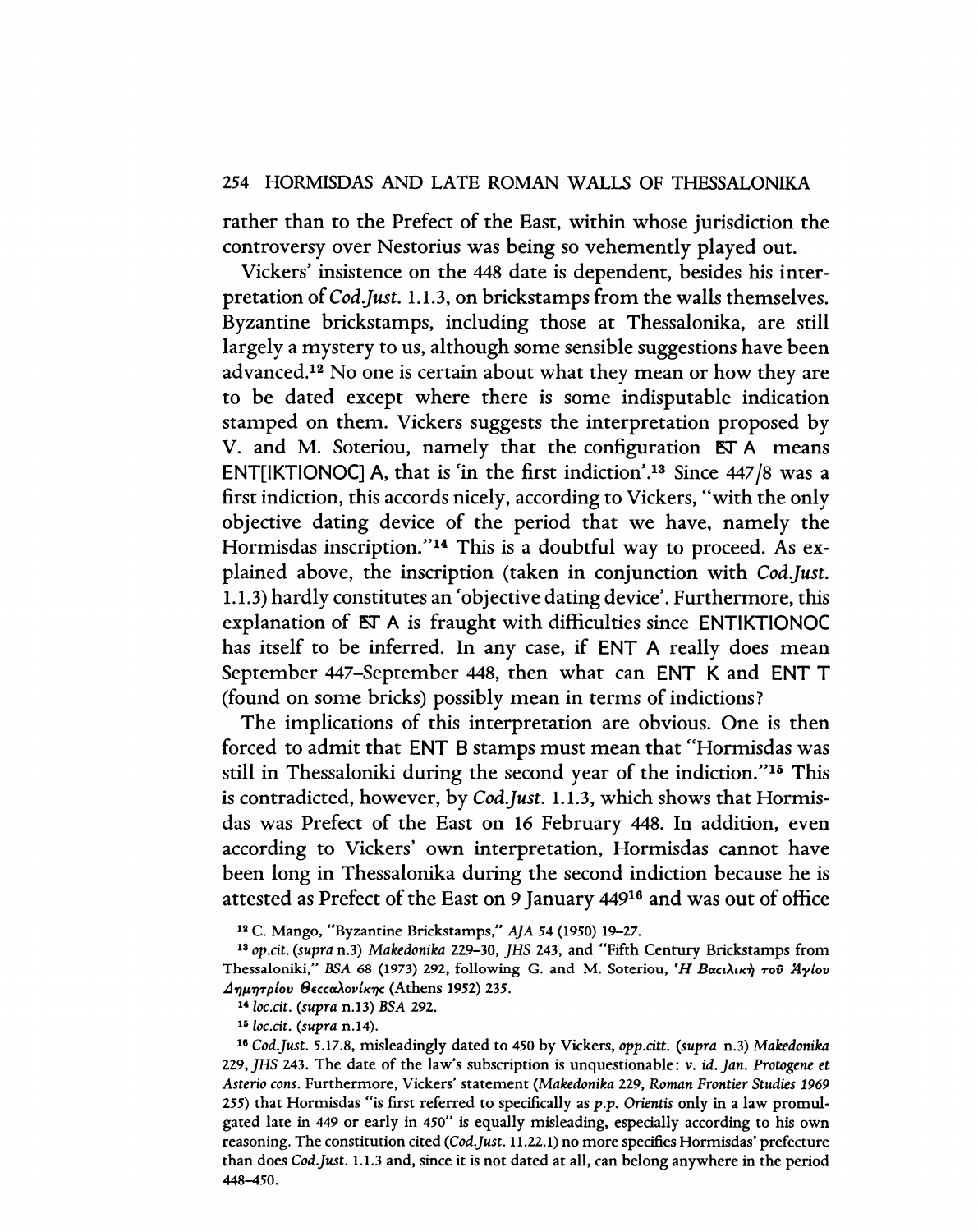#### BRIAN CROKE 255

completely by 9 April 449, when Salomon was Praetorian Prefect of Illyricum.17

It must be admitted that Vickers' interpretation of the brickstamps does not get us far. More importantly, it cannot be used to date the construction of the walls to precisely 447-449, especially in so far as it is compounded to the equally hypothetical date for Hormisdas. Nonetheless, it does not necessarily eliminate the possibility that the Hormisdas of *IG* X.II.I 43 is the same person as the prefect of 448-450. It simply means that his tenure of the prefecture of Illyricum must precede 16 February 448 *(Cod.Just. 1.1.3)*, and this makes good sense in the light of events in the 440s. This, however, is where Vickers' conclusions are hard to follow. On the one hand, he argues that the walls were built exactly in 447–449 because of the brickstamps<sup>18</sup> and, on the other, he presumes that the building of the walls followed soon after the removal of the Illyrian prefecture from Sirmium to Thessalonika, that is about  $442/3^{19}$ —" at a time when the Huns were still pressing and before the peace treaty of 448."20 Further investigation shows that the date Vickers must stand by is 442/3.

In 441 the Huns crossed the Danube and launched a devastating invasion of northern Illyricum (Dacia), taking several important cities such as Viminacium and Singidunum<sup>21</sup> as well as Sirmium, the capital of the Illyrian prefecture.22 It was in the wake of precisely this invasion that the prefect Apraeemius and his entourage were forced to evacuate Sirmium and flee to Thessalonika, as we learn from a Novel of Justinian (Nov.Just. 11).<sup>23</sup> In 441 a peace treaty was arranged for a period

17 See the Syriac acts of the Second Council of Ephesus: J. Flemming, ed. *Akten der ephesinischen Synode yom Jahre* 449, transI. and notes by C. Hoffmaur *(AbhGott.* 15.1, Berlin 1917) 21 line 14. Since at this time Protogenes was Prefect of the East, Hormisdas' tenure of the Eastern prefecture must have been interrupted and only later resumed (0. Seeck, *Regesten der Kaiser und Pdpste* [Stuttgart 1919J 424, *cf* 140).

18 opp.citt. (supra nn.3, 13) *BSA 293, JHS 243; cf. Makedonika 230:* "...it would have taken some years for the necessary finance to be raised and the work to begin, hence the delay in building the walls."

<sup>19</sup>*art. cit. (supra* n.6) *BZ 338.* 

*2° op.cit. (supra* n.3) *Roman Frontier Studies* 1969253-54.

21 Marcell.com. 441.1, Priscus fr.2 *(FHG* IV 73) with E. A. Thompson, *A History of Attila and the Huns* (Oxford 1948) 20ff, and O. J. Maenchen-Helfen, *The World of the Huns* (Berkeley 1973) 110.

<sup>22</sup> A. Alföldi, *Der Untergang der Römerherrschaft in Pannonien II (Berlin 1926) 96.* 

<sup>23</sup>*cum enim in antiquis temporibus Sirmii praefectura fuerat constituta ibique omne fuerat fastigium tam in civilibus quam in episcopalibus causis, postea autem Attilanis temporibus eiusdem locis devastatis Apraeemius praefectus praetorio de Sirmitana civitate in Thessalonicam profugus*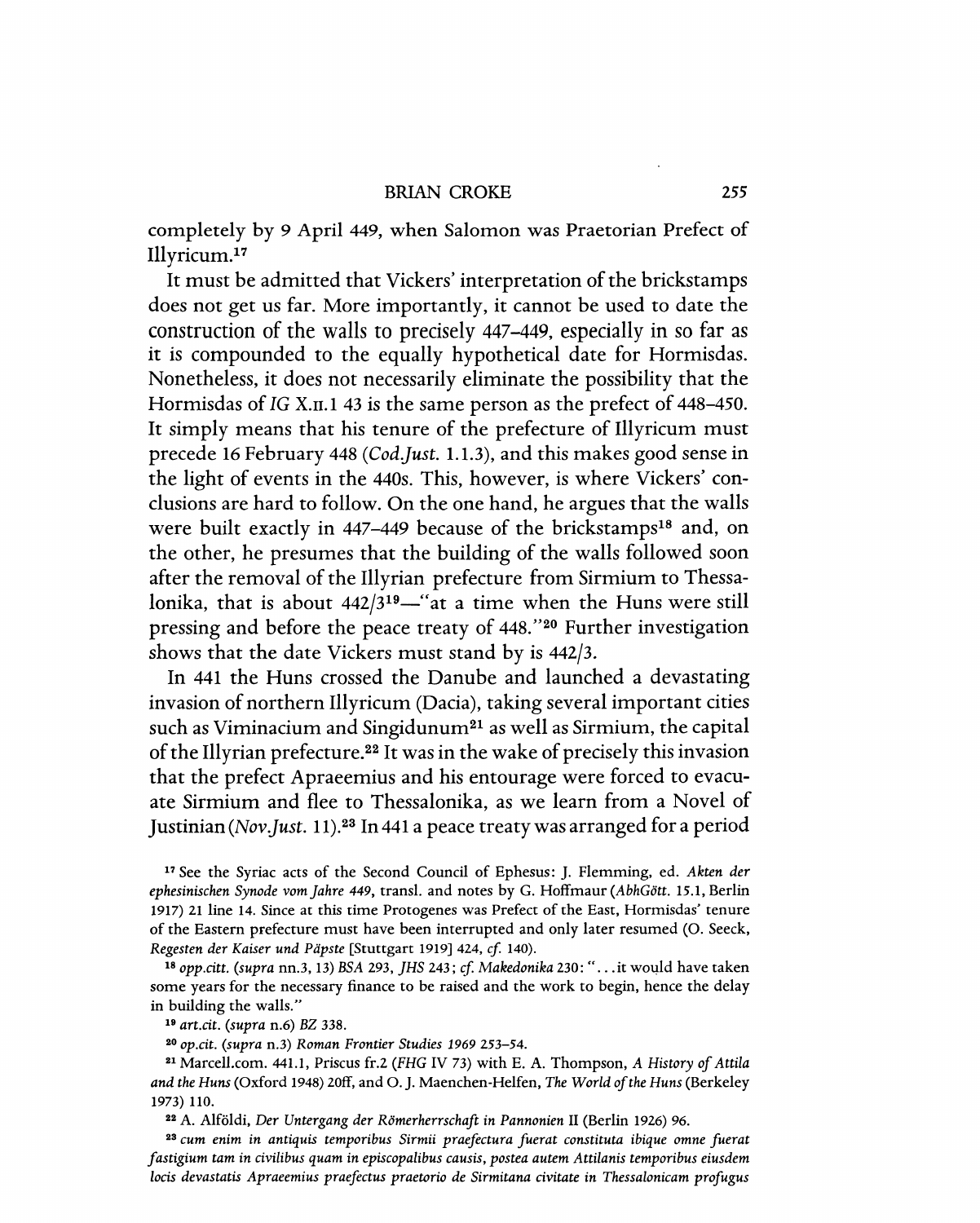## 256 HORMISDAS AND LATE ROMAN WALLS OF THESSALONIKA

of one year (MarcelL com. 441.3) to enable the Roman expedition in Sicily to return to bolster defences in Thrace and Illyricum (Theophanes A.M. 5942 [de Boor 102.19]). Upon the expiry of the one-year treaty the Huns again set about rampaging through Roman territory. This time, however, they turned their attention to the northeast of Illyricum and Thrace (Marcell.com. 442.2). Again a treaty was arranged and the Huns pacified, at least for the short term.24

When the Illyrian prefect and his party arrived in haste in Thessalonika in 441, and particularly since the treaty with the Huns was only designed to last for one year, surely their paramount concern was to ensure the security of their new capital. That is to say, the most urgent task facing the prefect in 442/3 was the strengthening and reconstruction of the walls of the city along the lines of the old Hellenistic walls.25 Thessalonika urgently required fortification in order to avoid the recent fate of Sirmium. Neither in 441 nor in 442 did the Huns reach Thessalonika nor, for that matter, anywhere in the vicinity. Yet there was no certainty that they would not soon be near Thessalonika. In view of the urgency of the situation it seems only logical to assume that the city walls were constructed immediately rather than to believe that the prefect and his staff planned the walls and patiently gathered bricks over a period of five years or so, only finally putting them up in 447-449. Given the Hun threat, we can be fairly confident in assuming that the walls of Thessalonika were built when they were most urgently needed--442/3. Moreover, there is evidence to confirm this assumption.

In 447 the restless Huns cut loose on the empire once again and subjected Thrace and parts of Illyricum to their most fierce plundering to date. Writing from the safety and perspective of Constantinople in the time of Justin I, the I1lyrian Marcellinus described it as follows:

*venerat* (ed. Schoell-Kroll 94). Although this law is normally taken as incontrovertible proof that the headquarters of the praetorian prefect were set up in Thessalonika for the first time in 441, having been removed from somewhere else (usually thought to be Serdica) to Sirmium only after 42.4, it is possible that Thessalonika was the prefectural capital of Illyricum from 395 or so. This was the considered opinion of, among others, both Bury, op.cit. (supra n.10) 27, and E. Stein ("Untersuchungen zur spätrömischen Verwaltungsgeschichte," *RhM* 74 [1925] 358). Yet there is no reason to disbelieve the statement that Apraeemius was Prefect when the administration was removed from Sirmium in 441.

<sup>&</sup>lt;sup>24</sup> Peace was restored in the Balkans by 21 August 442 when it was considered safe enough for Illyrian lawyers to resume work *(Cod.Just.* 2..7.9). For the uncertain chronology of these events, see Maenchen-Helfen, *op.cit. (supra* n.21) 110-17.

<sup>15</sup> M. Vickers, "Hellenistic Thessaloniki," *JHS* 92 (1972) 167.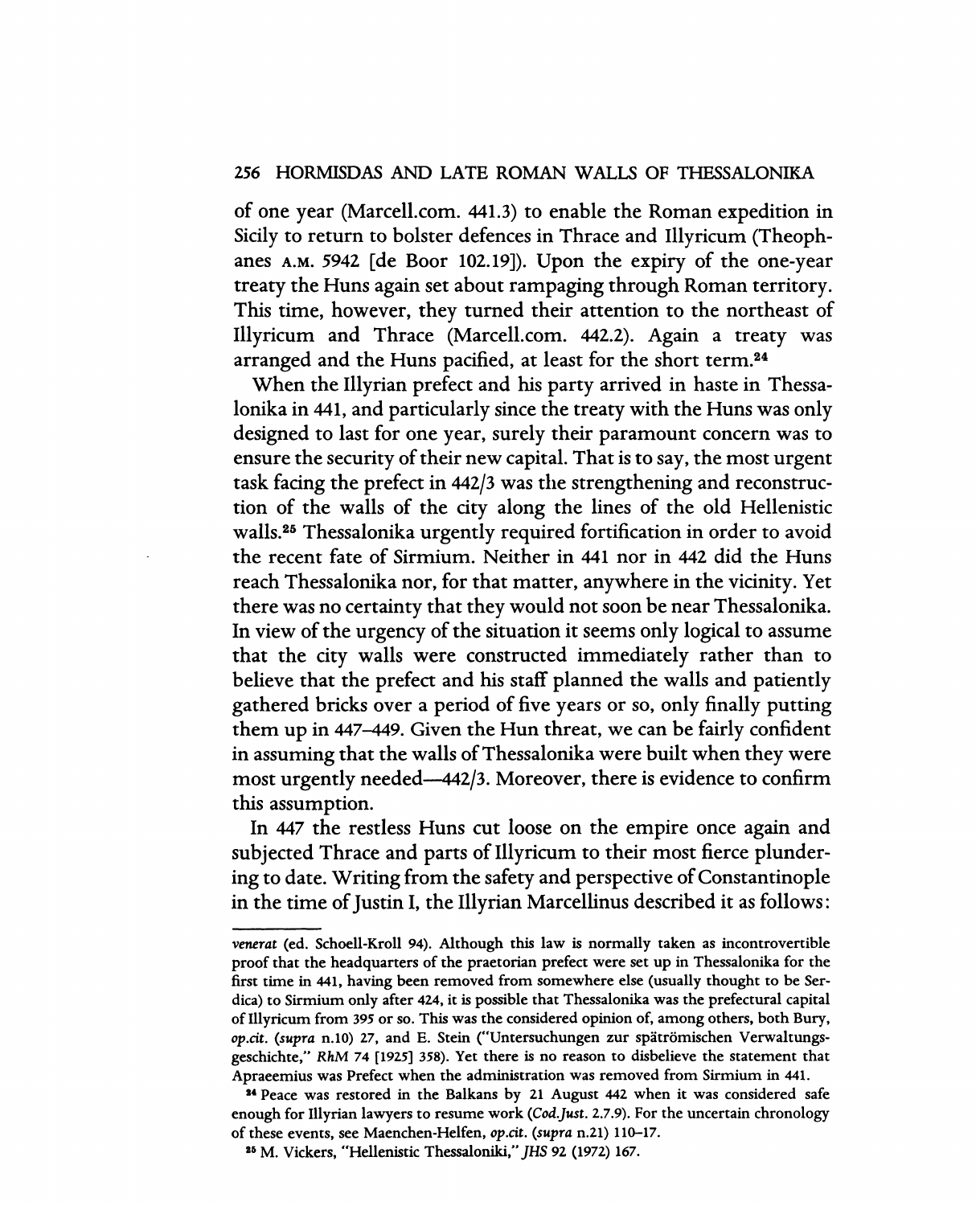BRIAN CROKE 257

*ingens bellum et priore maius per Attilam regem nostris inflietum paene totam Europam exeisis invasisque eivitatibus atque eastellis eonrasit* (447.2). When the Huns launched this invasion from northern Thrace the *magister militum,* Arnigisclus, set out from Marcianople to oppose them but was killed near the river Vit when he lost his mount (Marcell. com. 447.5, Jord. *Rom.* 231). Marcianople was captured and the Huns moved deeper into Thrace *(Chron.Paseh.* 586). They presumably followed the Roman roads and advanced to Arcadiople by way of Mesembria. Arcadiople was taken and many other towns in Europe, but Heraclea was spared (Theophanes A.M. 5942 [de Boor 102.21f]). The widespread panic and desolation which Marcellinus reports for Europe is echoed by the monk Callinicus, who describes how many citizens of Constantinople wanted to flee across the Bosporus and how some monks preferred to desert the imperial capital for Jerusalem (Call. V.Hyp. 52.3-9). The newly repaired walls of Constantinople deterred the Huns. Still, monasteries were sacked and their occupants put to the sword (V.Hyp. 53.6-7). One holy man who lived through it all was prompted to comment: "they have ravaged Thrace so well that it has not been reclaimed nor is it any longer what it once used to be" (*V.Hyp.* 53.8).

From Constantinople Attila's Huns turned west and advanced along the Egnatian way towards Thessalonika, galloped through Macedonia and reached Thermopylae (Marcell.com. 447.4). There is not the slightest hint in our sources that Thessalonika was even attacked, let alone taken, in 447. Yet the Huns can scarcely have failed to pass close to Thessalonika *en route* from Constantinople to Thermopylae. This fact strongly suggests that the Huns, with their limited ability at besieging cities (cf. Procop. Aed. 4.2.23, 3.21-22), were deterred by the walls of Thessalonika. They were not averse to capturing key Roman towns (witness Sirmium and Singidunum in 441) and were not ones to forego such an opportunity if a city was ill-fortified or undermanned. Thessalonika, like Constantinople, which they did ,attack in 447, and Sirmium, captured in 441, was a prime target for the loothungry barbarians.

The decisive evidence in support of the assumptions that the Huns bypassed Thessalonika in 447 is an observation by the ever informative Priscus. When he went with Maximinus on his famous embassy to Attila in 449, he noticed that the Huns had among their captives some particularly scruffy ones from the coastal area of Illyricum, άπὸ της